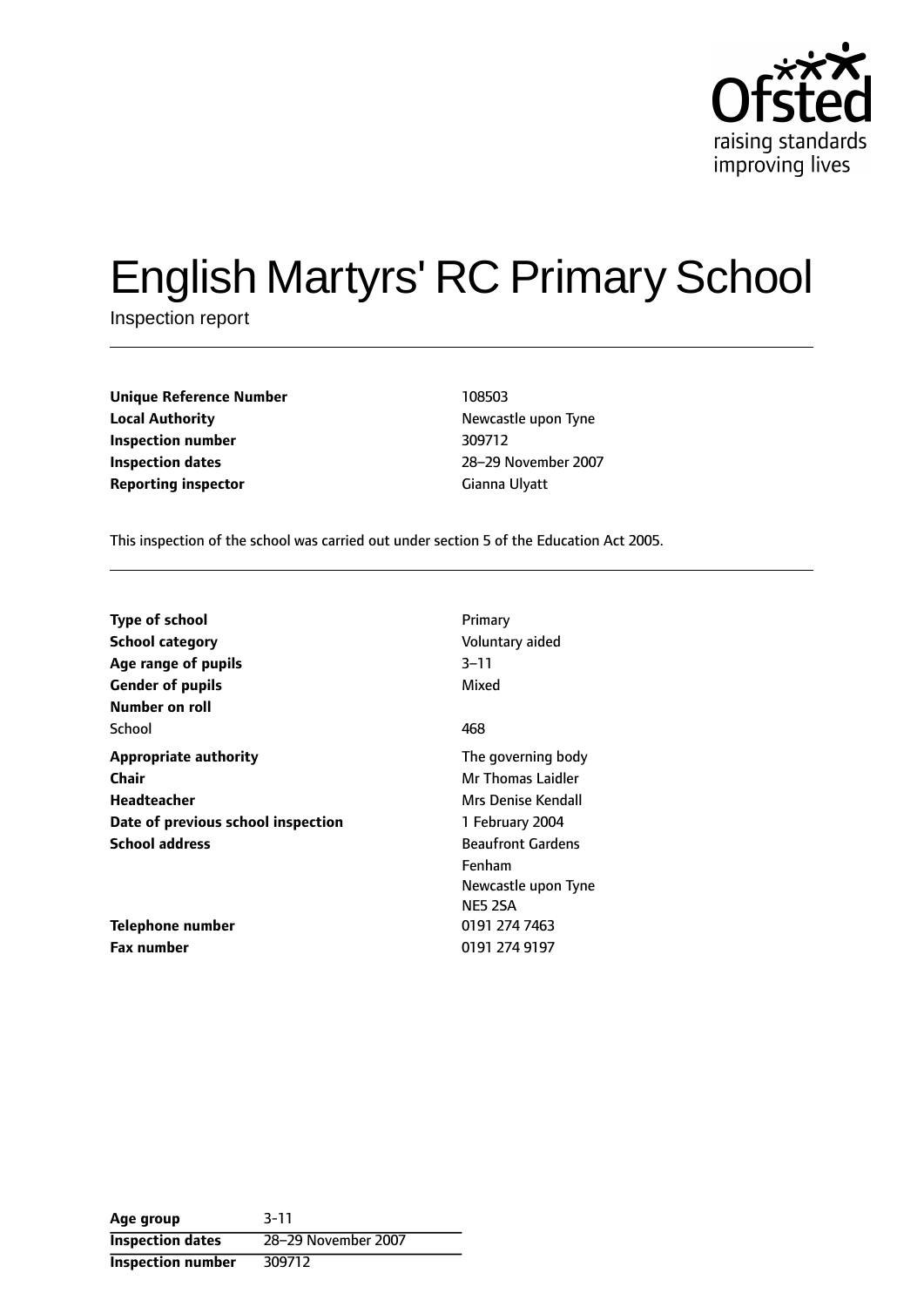.

© Crown copyright 2007

#### Website: www.ofsted.gov.uk

This document may be reproduced in whole or in part for non-commercial educational purposes, provided that the information quoted is reproduced without adaptation and the source and date of publication are stated.

Further copies of this report are obtainable from the school. Under the Education Act 2005, the school must provide a copy of this report free of charge to certain categories of people. A charge not exceeding the full cost of reproduction may be made for any other copies supplied.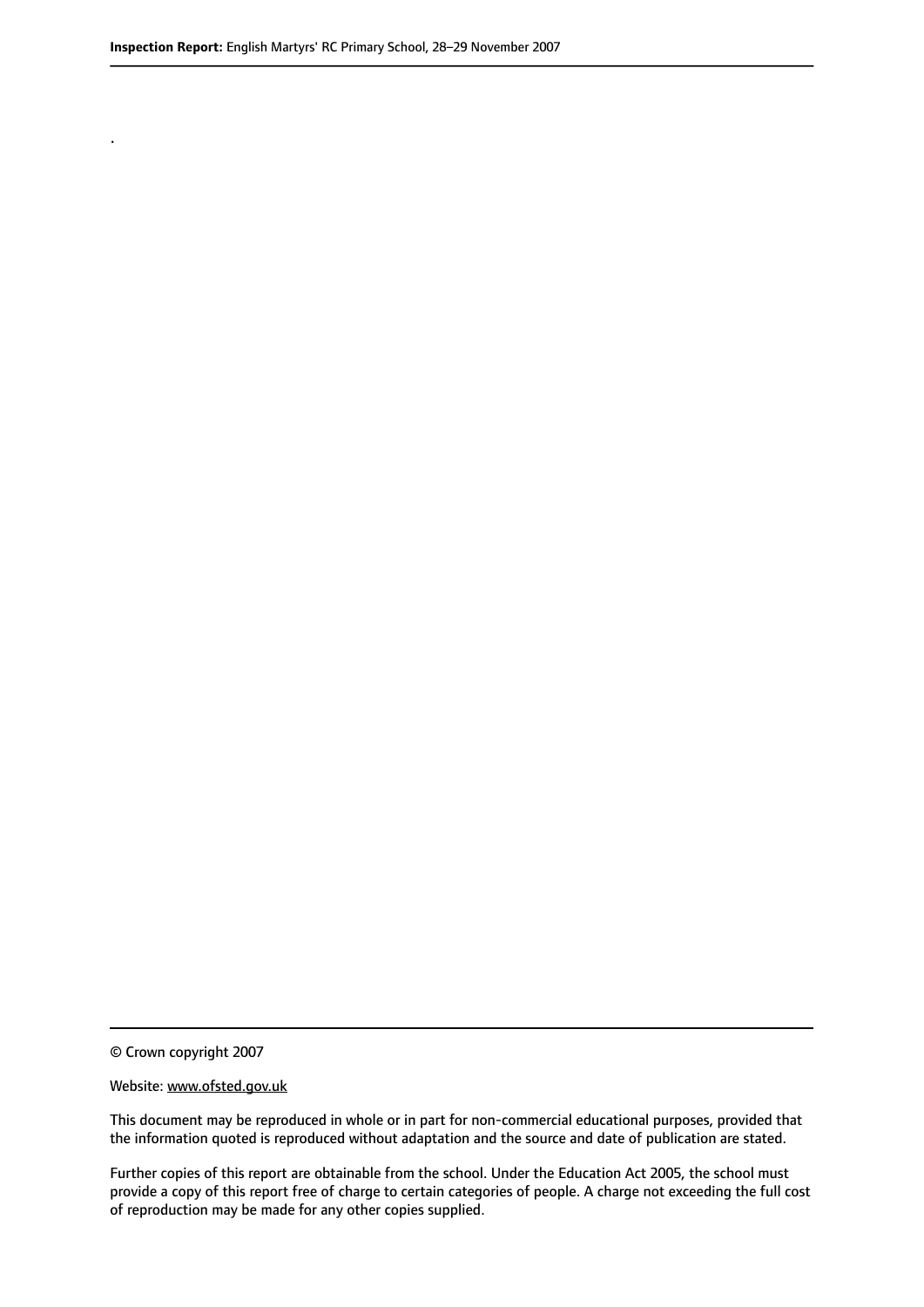# **Introduction**

The inspection was carried out by three Additional Inspectors.

## **Description of the school**

The school is above average in size and is situated in an urban community. Pupils who attend come from a range of backgrounds; levels of social deprivation are above average and increasing. Many pupils travel substantial distances to attend the school. There is an uneven gender balance with 54% of pupils being male. The proportion of pupils eligible for free school meals is above average. Most pupils are from White British backgrounds and there is a below average percentage of pupils from minority ethnic families. The number of pupils whose first language is not English and who are at an early stage of language acquisition has risen significantly and is now above average. The percentage of pupils who have learning difficulties and/or disabilities is below average.

## **Key for inspection grades**

| Grade 1 | Outstanding  |
|---------|--------------|
| Grade 2 | Good         |
| Grade 3 | Satisfactory |
| Grade 4 | Inadequate   |
|         |              |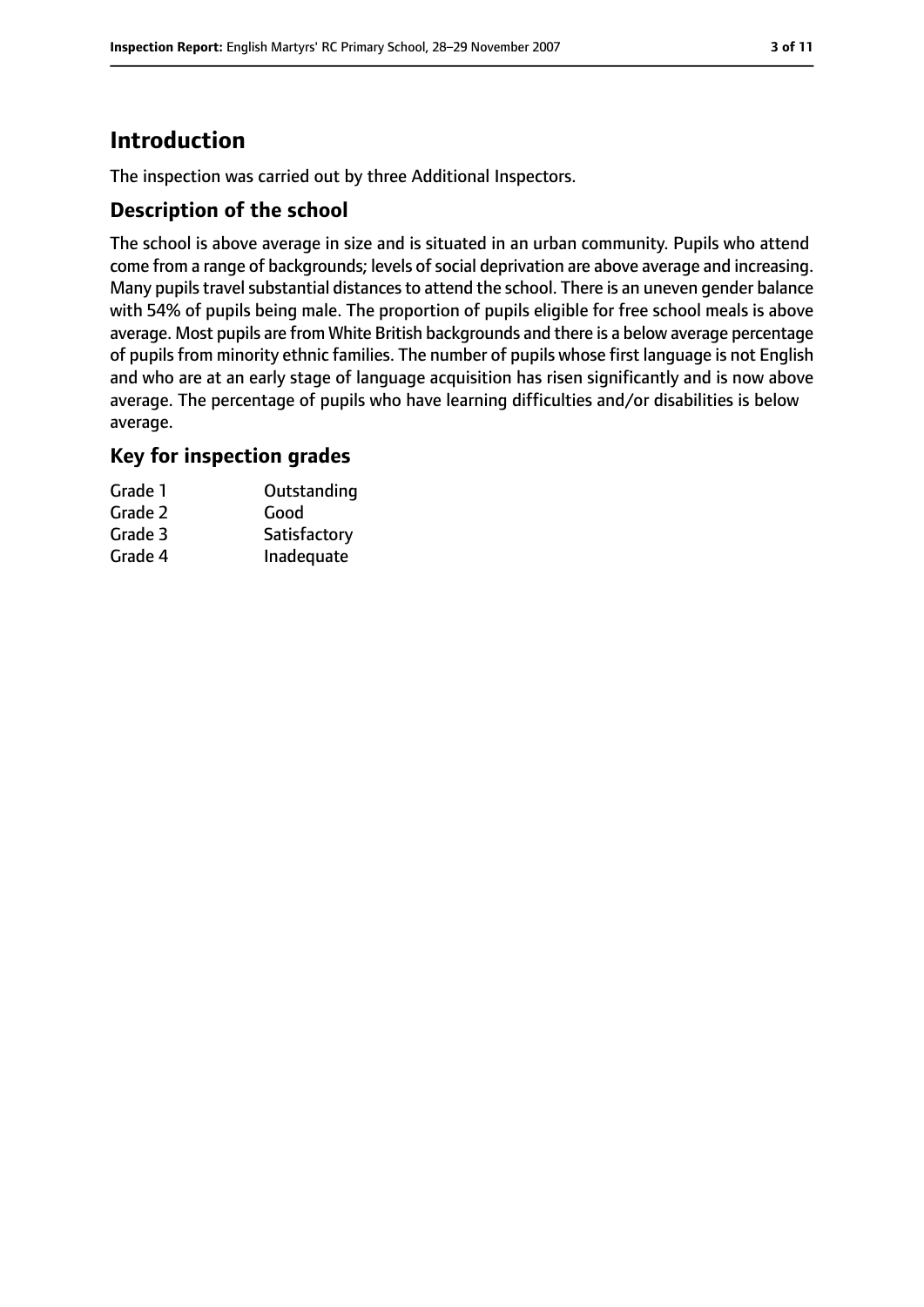# **Overall effectiveness of the school**

#### **Grade: 2**

This is a good school with outstanding features. As a result of its very caring ethos, pupils' personal development and the care, guidance and support it offers are outstanding. The well-being of each individual pupil is at the heart of the school's work. The strong and determined leadership of the headteacher, with the good support of an enthusiastic senior leadership team, is fully focused on raising standards. The detailed analysis of pupils' work and the monitoring of their progress are helping to raising standards. The school is popular and oversubscribed and parents overwhelmingly appreciate the strong impact the school has on their children. A significant number write very positive comments such as, 'The school always makes families as well as children welcome and part of the education.'

Relationships are exceptional and pupilslearn in a caring and calm environment. They thoroughly enjoy coming to school because lessons are meaningful and fun. Their behaviour is exemplary. The very strong emphasis on pupils' spiritual development offers them great opportunities for quiet reflection. Consequently they show very high levels of care and respect for everyone. Pupils make a strong contribution to the wider community, willingly supporting local, national and international charities. They are actively involved in raising money by providing spectacular Irish dancing and singing events. They have a very clear understanding of how to stay healthy and safe and are well prepared for the next stage of their education.

Standards are average and pupils achieve well. Pupils make good progress in Key Stages 1 and 2 and by the end of Year 6 pupils reach average standards in English, mathematics and science. There is a three year upward trend in the school's results in tests for 11-year-olds in these subjects. Standards in Year 2 are below average but reflect good progress from the pupils' starting point in Year 1. Pupils make satisfactory progressin the Foundation Stage but children's skills and development are below the expectation for their age when they enter Year 1. Pupils whose first language is not English achieve well. There is no significant difference between standards for girls and boys. Pupils with learning difficulties and/or disabilities make good progress.

Teaching and learning are good, because teachers make sure pupils are clear about their learning and what is expected of them. They plan work to match different abilities and learning needs. Lessons are enjoyable so pupils work hard. A particularly good feature of teaching is the way teachers use interactive technology to encourage concentration and make new learning accessible. The good curriculum promotes pupils' personal development and ensures their good academic progress. The school provides outstanding levels of care and pupils work in an environment where they feel safe, valued and supported. Pupils' spiritual, moral, social and cultural development is excellent and they show high levels of care for those less fortunate than themselves.

The headteacher, with the support of the enthusiastic management team, makes a major contribution to the work of the school. Good leadership and management ensure that each adult and pupil is valued. Focused monitoring has produced a consistent approach to learning which has resulted in standards rising. The school has identified its strengths accurately and is well focused on what the school needs to do next. There have been good improvements since the last inspection, including the opening of a Children's Centre on the premises. Governors are loyal, well informed and well involved in the life of the school. They are very supportive in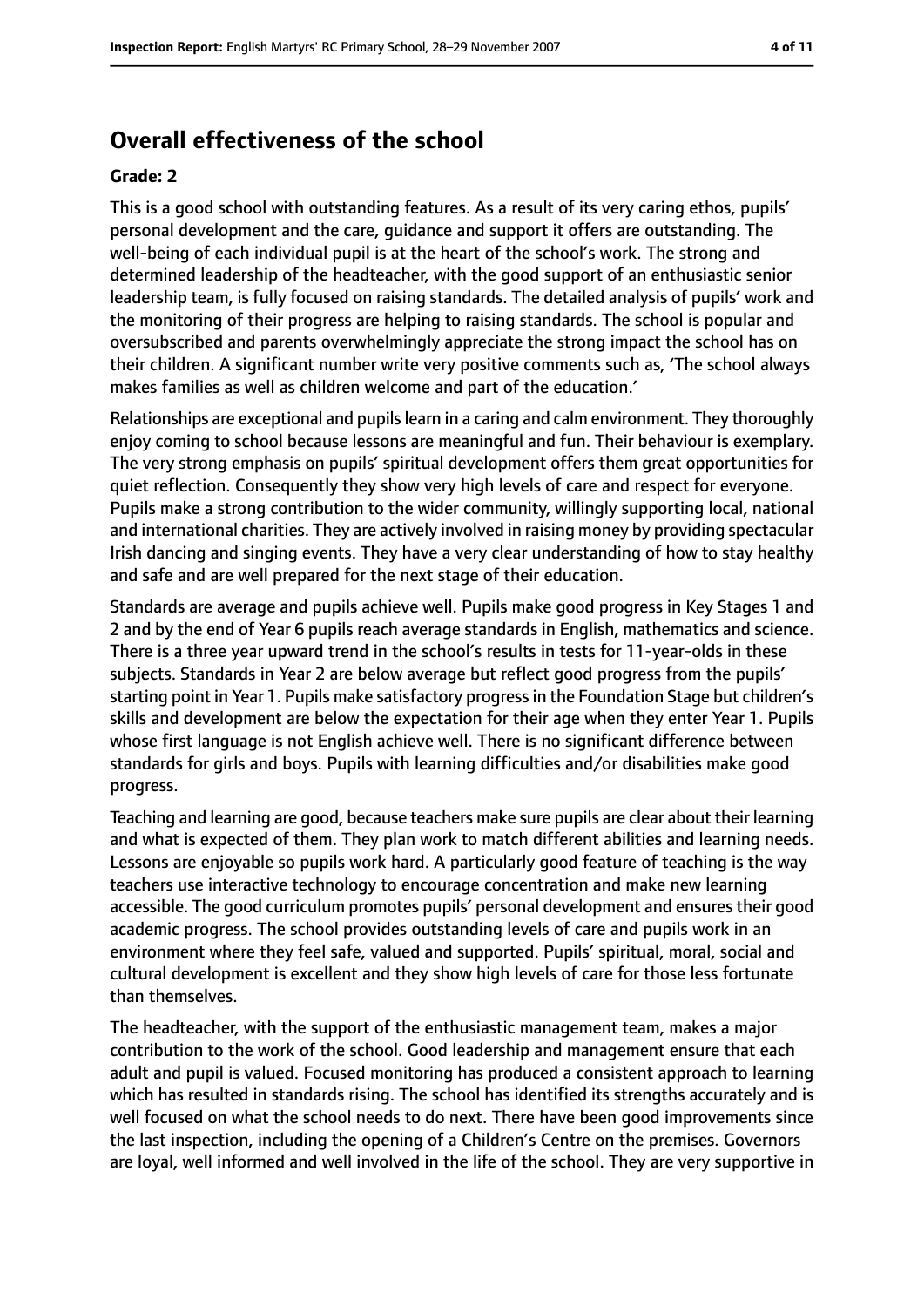helping the school move forward. With good provision and good outcomes, the school offers good value for money.

## **Effectiveness of the Foundation Stage**

#### **Grade: 3**

The effectiveness of the Foundation Stage is satisfactory. Children's skills and capabilities on entry to the Nursery have declined in recent years and are well below those normally seen of children of this age. Fewer children than is usual have the speaking and personal skills typical for their age. Children make satisfactory progress overall, and in developing early literacy and mathematical skills. They make good progress in their personal development. Children begin school in a safe and secure setting and parents are delighted with the induction procedures and the way the school keeps them well informed about their child's progress. As a result, children become settled and ready to learn. Children behave well and become increasingly sensitive to the needs of others. Teaching is satisfactory with some good features. Having identified the need to develop children's thinking, talking and independence skills, the school is successfully planning adult-led and appropriate activities within the curriculum. However, planning for learning when children can choose activities lacks detail. Learning in the outdoors is limited mainly to physical activity and opportunities for children to learn in all areas of the curriculum are missed. Teachers have a satisfactory understanding of the progress children are making on a day-to-day basis. However, they are over-generous in assessing what children know, understand and can do at the end of the Foundation Stage. Foundation Stage managers have a secure understanding of children's needs and what needs to be done to improve provision further, for example, in caring well for pupils' emotional needs to prepare them better for learning, and in developing their language skills to improve their grasp of what they are learning.

# **What the school should do to improve further**

- Improve planning in Foundation Stage to ensure learning takes place when children choose activities, and to provide a wider range of learning opportunities in the outdoors.
- Make sure assessment in the Foundation Stage is an accurate reflection of children's development and progress.

# **Achievement and standards**

## **Grade: 2**

Achievement is good and standards are average by the time pupils leave at the end of Year 6. Children's skills and capabilities on entry to school have declined in recent years and are well below those normally seen in children of this age. Standards in Key Stage 1 are below average. Recent reorganisation of teaching staff and the introduction of a range of strategies to improve writing and mathematics have resulted in better progress and it is now good. The good progress continues in Key Stage 2 and there is a three year upward trend in standards, with significant strength shown in writing in the 2007 tests. By the age of 11, standards are broadly average in English, mathematics and science and the majority of pupils reach challenging targets in their tests. A small minority of those of above average ability do not achieve as well as they could, especially in mathematics. The school has therefore introduced new strategies within lessons to improve standards for all pupils in this subject. Pupils with learning difficulties and/or disabilities achieve well. Those who are learning English as a new language make particularly good progress during their time in school.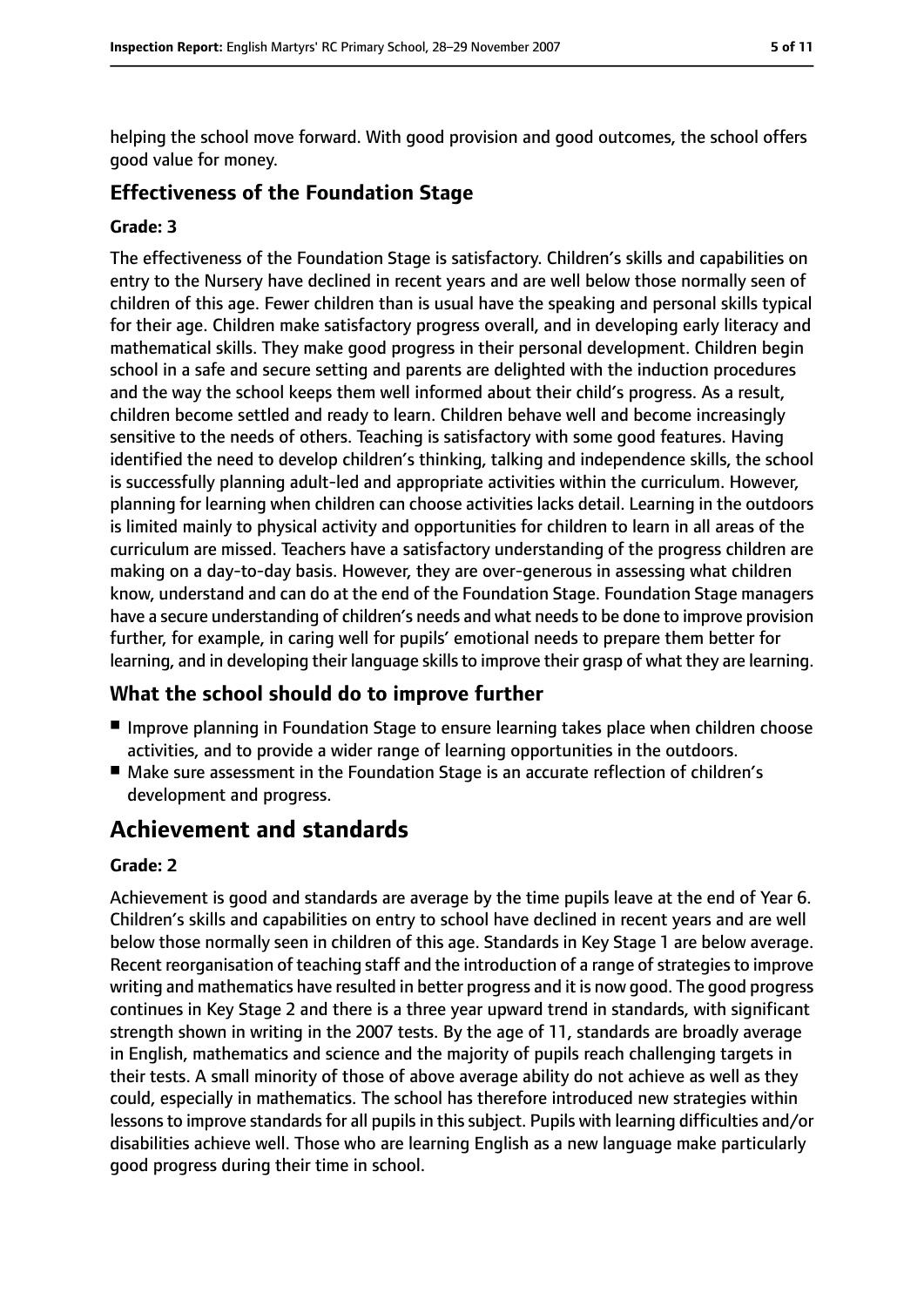# **Personal development and well-being**

#### **Grade: 1**

Pupils' personal development and well-being are outstanding. The school is very successful in creating a happy, safe and harmonious environment, consequently pupils thoroughly enjoy coming to school and are enthusiastic learners. One pupil commented, 'This is a good place to be. It is safe and happy, just like a big family', reflecting the views of many. Pupils have a very clear understanding about the benefits of a healthy lifestyle. They enjoy their school lunches and daily fruit and vegetables. They enthusiastically participate in physical activities. Pupils' spiritual, moral, social and cultural development is particularly strong. This is evident in the high levels of self-esteem, in the smiling faces and the friendly and courteous way they approach adults. Behaviour is exemplary. Pupils have good opportunities to learn about world-wide cultures and different ways of life through schemes such as, 'Sharing Our World'. They know that the school listens to their concerns and respects their views through the school council. Pupils are very successful in raising money for a range of charities. Good links have been established with feeder secondary schools and pupils are well prepared for the next phase in their education. Attendance is satisfactory and the school works well with other agencies to ensure pupils come to school regularly.

# **Quality of provision**

## **Teaching and learning**

#### **Grade: 2**

Teaching is good overall. The consistent approach to ensure pupils know what they are learning, and what is expected of them by the end of the lesson, has a positive impact on improving progress. Teachers' planning is thorough and takes careful account of differing abilities and pupils' previous learning, so that work set provides challenge and enjoyment for all groups of pupils. Teacherstypically use interactive technology boards effectively to focus pupils' attention and extend their concentration. Pupils' work is rigorously marked, helping them to understand what they need to do next to improve. Pupils know how much their teachers care for them and value their ideas. As a result, they respond very well to the level of praise and stimulation and consequently learning is enjoyable. In the mostsuccessful lessons, teachers use their knowledge of pupils' progress to challenge them well. In less effective, but overall satisfactory lessons, long introductions reduce opportunities for pupils to collaborate with others and impede the opportunity for them to practise their skills and apply their knowledge. Teaching assistants work effectively alongside teachers and contribute well to the overall quality of pupils' learning.

#### **Curriculum and other activities**

#### **Grade: 2**

The quality of the curriculum is good. It covers all statutory requirements and is well matched to pupils' needs and interests. There is good emphasis on the acquisition of the basic skills of literacy and numeracy and of information and communication technology. Pupils have the opportunity to extend and practise their basic skills through other subjects. Personal, social, health and citizenship education makes a strong contribution towards pupils' personal development, as well as to their understanding of a healthy lifestyle and how to keep safe. Personal development is also enhanced through a residential visit to Holy Island for pupils in Year 6. The school is strongly committed to meeting the needs of all its pupils. It provides well for those with learning difficulties and/or disabilities and those learning English as a new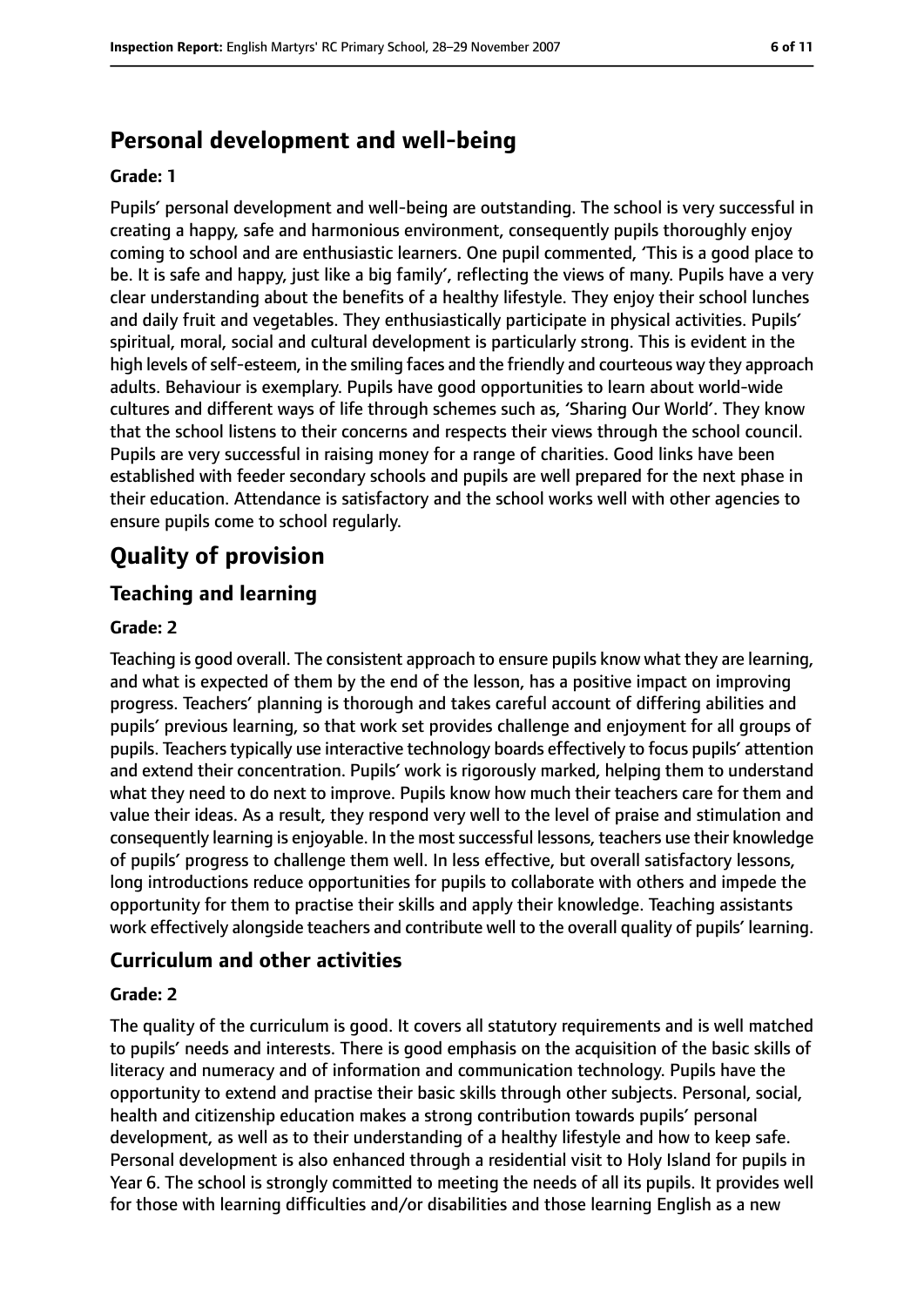language. Although provision for pupils identified as gifted and talented is generally effective, the school has plans in place to develop it further. The teaching of a modern foreign language in Key Stage 2 further enhances pupils' ideas of the wider world. Educational visits and visitors reinforce planned topics and enrich the curriculum by providing many additional learning experiences that pupils enjoy. A broad range of extra-curricular activities contributes significantly to pupils' learning and personal development.

## **Care, guidance and support**

#### **Grade: 1**

The care, quidance and support offered to pupils are outstanding. The school is totally committed to providing a safe, happy, friendly place in which to learn. Parents and pupils really value this caring approach. One family commented, 'We are proud to be a family of English Martyrs'. Parents know their children are valued and their concerns listened to. In Key Stages 1 and 2 assessing and analysing pupils' progress is very well established, enabling detailed tracking of their performance. As a result, pupils are given clear guidance on how to improve and what they are aiming for in their work. Pupils with learning difficulties and disabilities really value the way they are involved, together with their parents and school staff, in setting their own personal and academic targets for improvement. Child protection arrangements and adult vetting procedures are effective and comply with current legislation. The parental support adviser and the school chaplain both make a significant contribution to this aspect of the schools' provision.

# **Leadership and management**

#### **Grade: 2**

Leadership and management are good. The headteacher is well supported by the enthusiastic senior leadership team. Together they show high levels of commitment to ensuring pupils' well-being is nurtured and standards improve. Their ambition for pupils is one of the reasons why standards are improving. Priorities for staff development are identified through regular monitoring. The checking of assessments and data analysis, particularly in writing, have resulted in curricular improvements and more challenging targets being set for pupils. The outcome of this effective work is beginning to pay off and is reflected in higher achievement in writing. The school is now clearly focused on raising attainment in mathematics. Senior staff have been fully involved in evaluating the school and all wholeheartedly support the thorough improvement plan which focuses closely on the areas identified. Issues from the last inspection have been successfully tackled and the school has good capacity for further improvement.

Governance is good. Knowledgeable and loyal governors are well informed and completely involved in the life of the school. They support the school well through new initiatives, including the opening of a Children's Centre within the school premises. They know the school well and are well aware of the standards and progress pupils make. They are very clear about what is done well and what needs to be improved.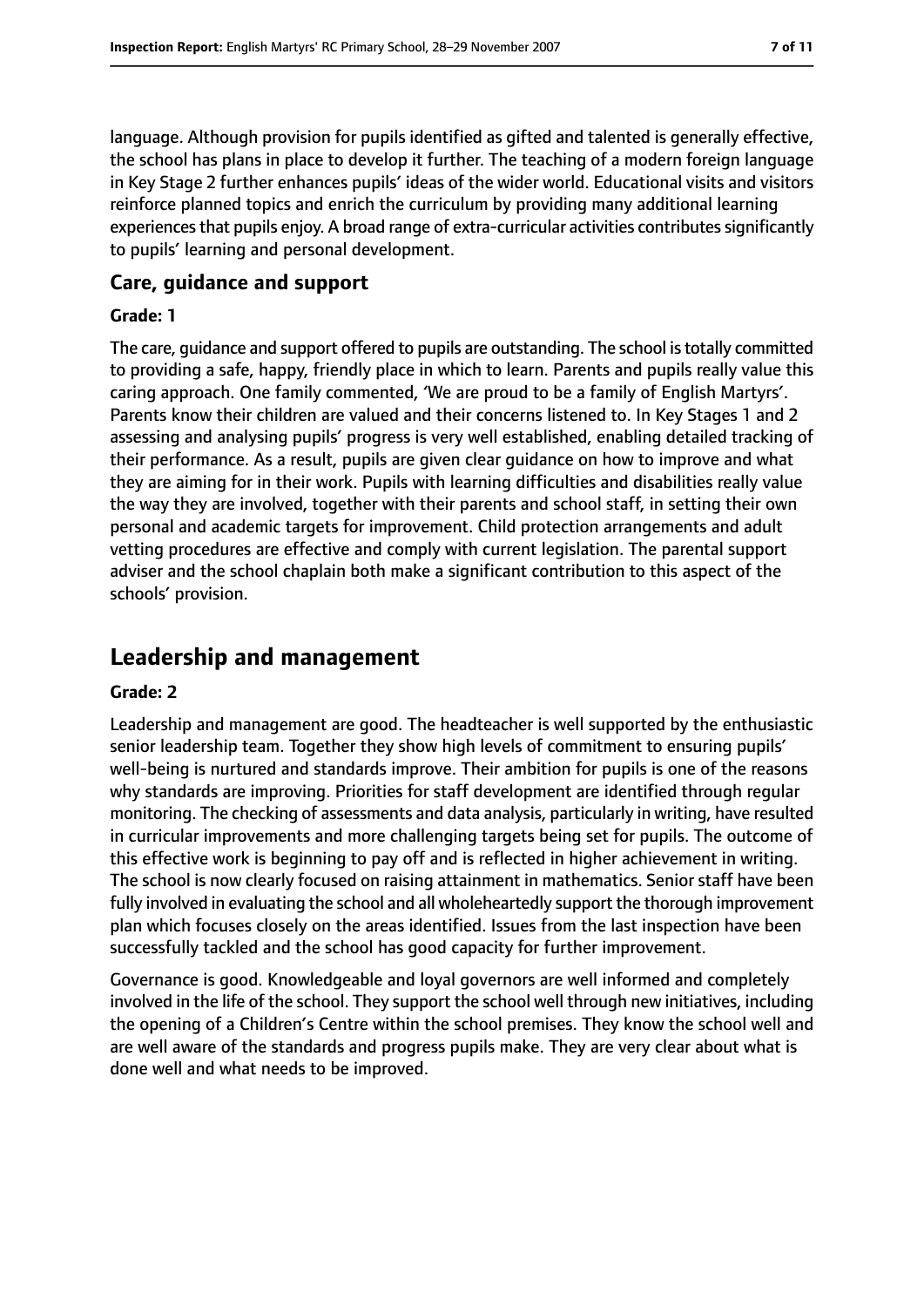**Any complaints about the inspection or the report should be made following the procedures set out in the guidance 'Complaints about school inspection', which is available from Ofsted's website: www.ofsted.gov.uk.**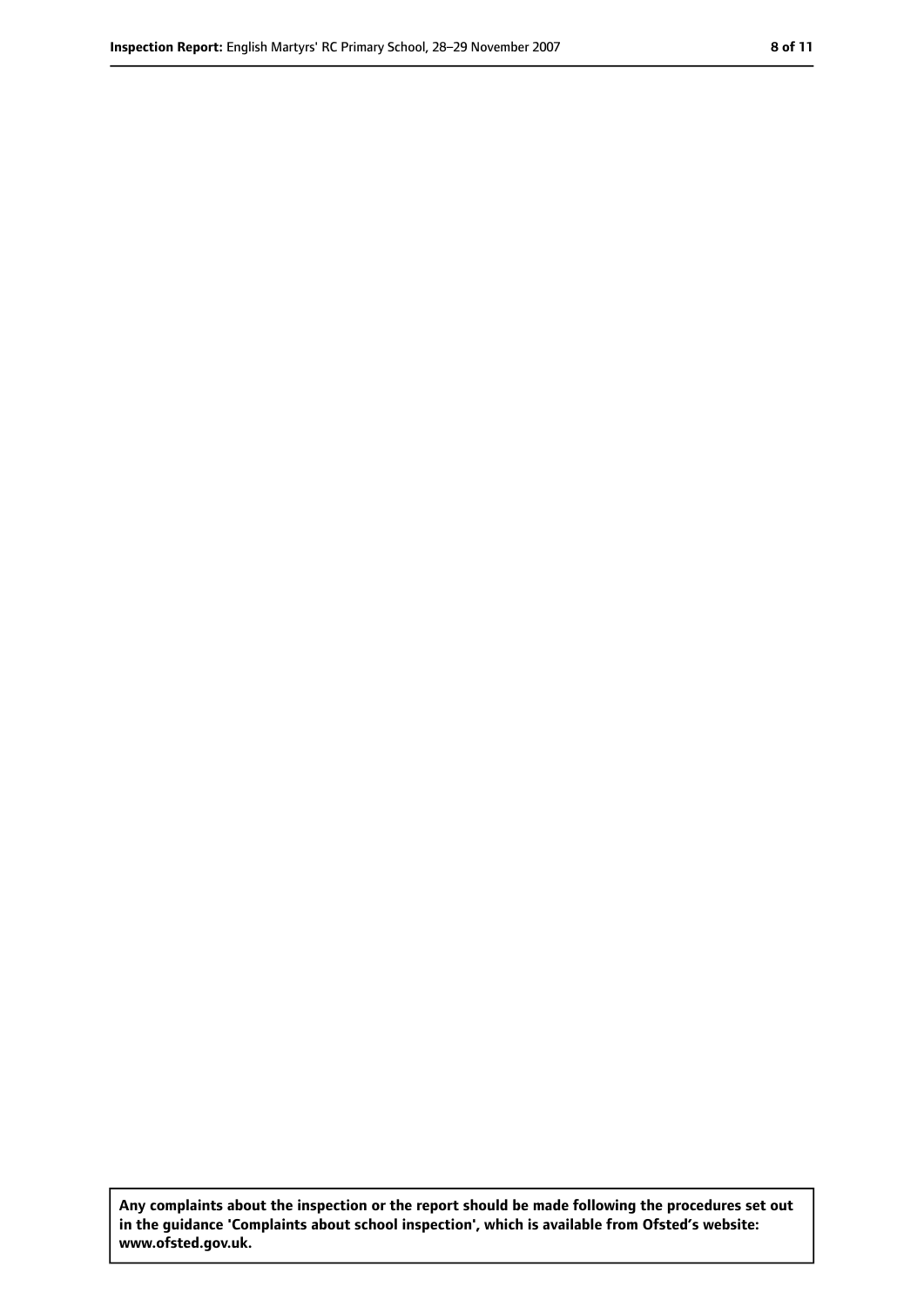# **Inspection judgements**

| $^{\backprime}$ Key to judgements: grade 1 is outstanding, grade 2 good, grade 3 satisfactory, and | School         |
|----------------------------------------------------------------------------------------------------|----------------|
| arade 4 inadequate                                                                                 | <b>Overall</b> |

# **Overall effectiveness**

| How effective, efficient and inclusive is the provision of education, integrated<br>care and any extended services in meeting the needs of learners? |     |
|------------------------------------------------------------------------------------------------------------------------------------------------------|-----|
| Effective steps have been taken to promote improvement since the last<br>inspection                                                                  | Yes |
| How well does the school work in partnership with others to promote learners'<br>well-being?                                                         |     |
| The effectiveness of the Foundation Stage                                                                                                            |     |
| The capacity to make any necessary improvements                                                                                                      |     |

## **Achievement and standards**

| How well do learners achieve?                                                                               |  |
|-------------------------------------------------------------------------------------------------------------|--|
| The standards <sup>1</sup> reached by learners                                                              |  |
| How well learners make progress, taking account of any significant variations between<br>groups of learners |  |
| How well learners with learning difficulties and disabilities make progress                                 |  |

# **Personal development and well-being**

| How good is the overall personal development and well-being of the<br>learners?                                  |  |
|------------------------------------------------------------------------------------------------------------------|--|
| The extent of learners' spiritual, moral, social and cultural development                                        |  |
| The extent to which learners adopt healthy lifestyles                                                            |  |
| The extent to which learners adopt safe practices                                                                |  |
| How well learners enjoy their education                                                                          |  |
| The attendance of learners                                                                                       |  |
| The behaviour of learners                                                                                        |  |
| The extent to which learners make a positive contribution to the community                                       |  |
| How well learners develop workplace and other skills that will contribute to<br>their future economic well-being |  |

# **The quality of provision**

| How effective are teaching and learning in meeting the full range of the<br>learners' needs?          |  |
|-------------------------------------------------------------------------------------------------------|--|
| How well do the curriculum and other activities meet the range of needs<br>and interests of learners? |  |
| How well are learners cared for, quided and supported?                                                |  |

 $^1$  Grade 1 - Exceptionally and consistently high; Grade 2 - Generally above average with none significantly below average; Grade 3 - Broadly average to below average; Grade 4 - Exceptionally low.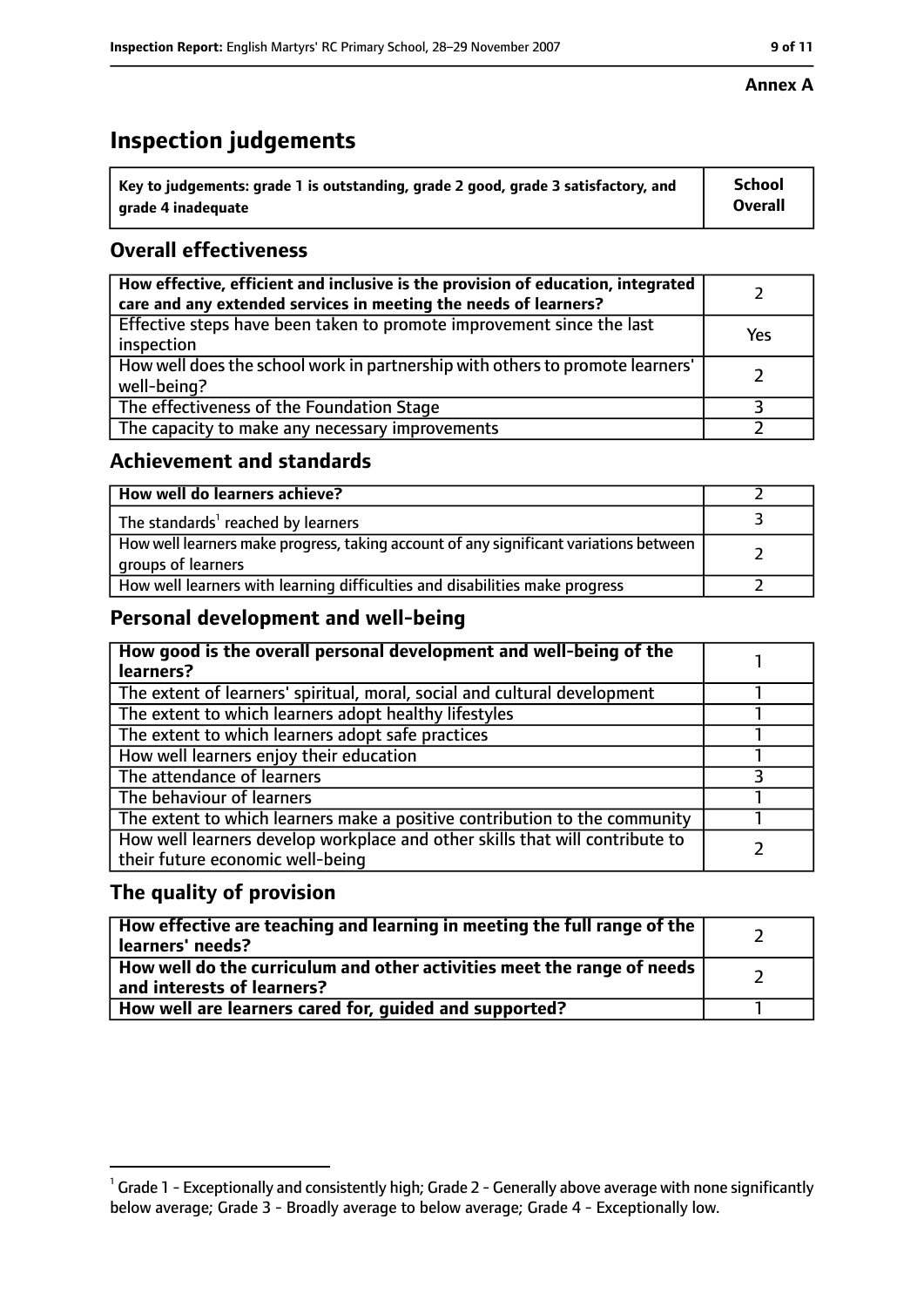#### **Annex A**

# **Leadership and management**

| How effective are leadership and management in raising achievement<br>and supporting all learners?                                              |           |
|-------------------------------------------------------------------------------------------------------------------------------------------------|-----------|
| How effectively leaders and managers at all levels set clear direction leading<br>to improvement and promote high quality of care and education |           |
| How effectively leaders and managers use challenging targets to raise standards                                                                 |           |
| The effectiveness of the school's self-evaluation                                                                                               |           |
| How well equality of opportunity is promoted and discrimination tackled so<br>that all learners achieve as well as they can                     |           |
| How effectively and efficiently resources, including staff, are deployed to<br>achieve value for money                                          |           |
| The extent to which governors and other supervisory boards discharge their<br>responsibilities                                                  |           |
| Do procedures for safequarding learners meet current government<br>requirements?                                                                | Yes       |
| Does this school require special measures?                                                                                                      | <b>No</b> |
| Does this school require a notice to improve?                                                                                                   | No        |